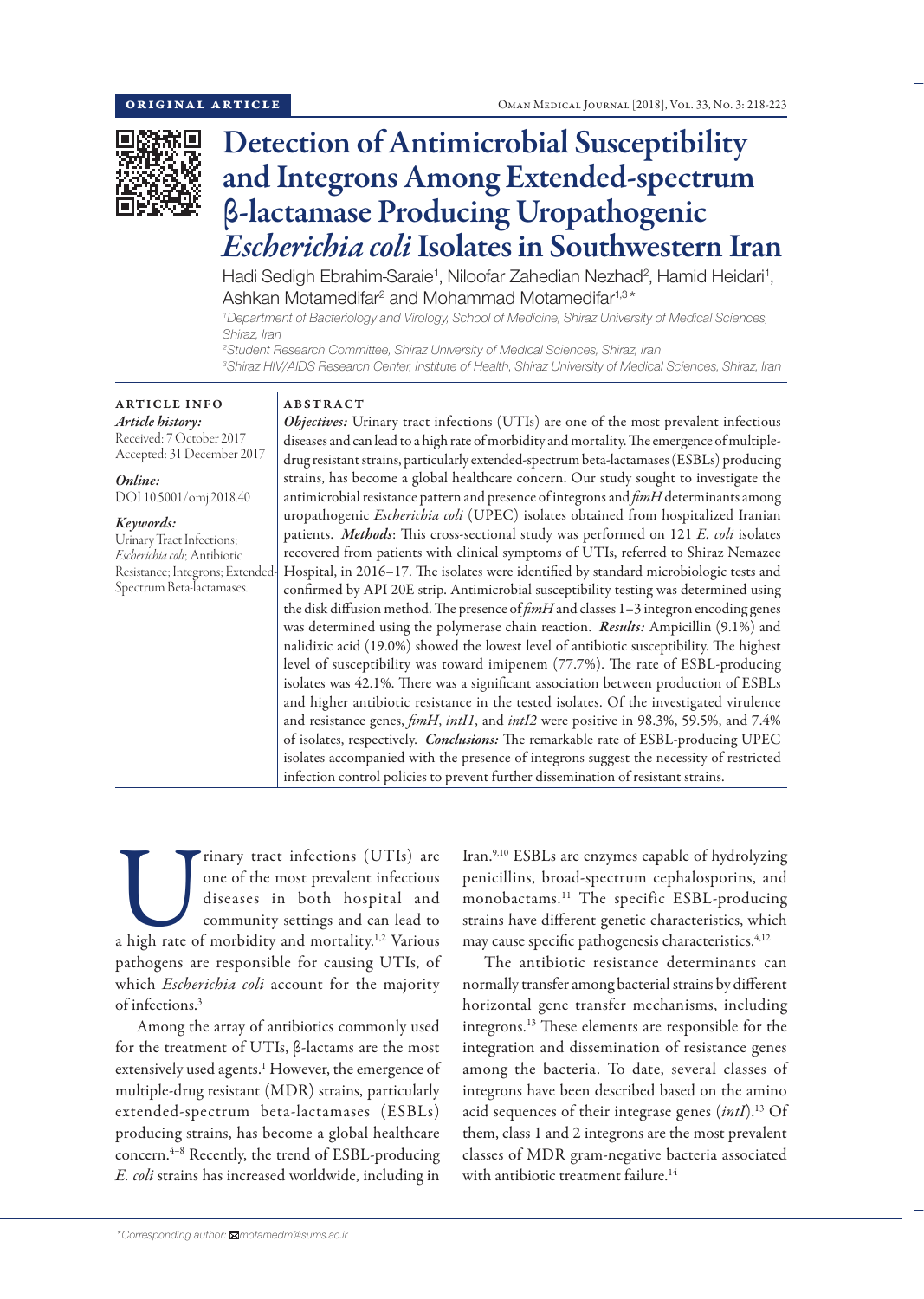Successful colonization and invasion of *E. coli* into host uroepithelial cells and bladder tissues is mostly dependent on fimbrial adhesions.15 Among adhesions of uropathogenic *E. coli* (UPEC), *fimH* protein is a major virulence determinant, which plays an important role in host-pathogen interactions and biofilm formation.15 These features made *fimH* a worthy therapeutic target for the development of new methods for the diagnosis and prevention of UTIs.

Awareness of the trends of antibiotic resistance and mechanisms of resistance is a rational way to overcome the risk of drug resistance and treatment failure. Thus, we investigated the antimicrobial resistance pattern and presence of integrons and *fimH* determinants among UPEC isolates obtained from hospitalized Iranian patients.

## METHODS

This cross-sectional study was performed using 121 non-duplicated *E. coli* isolates obtained from hospitalized patients with symptomatic UTIs at Nemazee teaching hospital in Shiraz, Southwestern Iran from November 2016 to May 2017. This study was in accordance with the declaration of Helsinki and approved by the Ethics Committee of Shiraz University of Medical Sciences.

The isolation and identification of *E. coli* strains were performed by standard microbiological tests and confirmed by API 20E strip (API-bioMérieux, France). The confirmed isolates were stored at -80 °C for long-term preservation.

Antibiotic susceptibility of all isolates to amikacin (30  $\mu$ g), ampicillin (10  $\mu$ g), ceftazidime (30  $\mu$ g), imipenem  $(10 \mu g)$ , tetracycline  $(30 \mu g)$ , levofloxacin  $(5 \mu g)$ , ciprofloxacin  $(5 \mu g)$ , nalidixic acid  $(30 \mu g)$ , nitrofurantoin (300 µg), co-trimoxazole (25 µg), and gentamicin  $(10 \mu g)$  (Mast Co., UK) was carried out on Muller- Hinton agar (Merck, Germany) using the disk diffusion method as recommended by the Clinical and Laboratory Standards Institute (CLSI).16 *E. coli* ATCC 25922 was used as a quality control strain for antibacterial susceptibility testing. MDR was estimated according to previously described definitions (i.e., non-susceptible to  $\geq 1$ agent in  $\geq 3$  different antimicrobial categories).<sup>17</sup>

All isolates were tested for ESBL production, using the double-disk synergy test using ceftazidime  $(30 \mu g)$  and ceftazidime-clavulanic acid  $(30/10)$ µg) disks as described by CLSI guidelines.16 *E. coli* ATCC 25922 and *Klebsiella pneumoniae* ATCC 700603 were used as negative and positive control strains, respectively.

The template DNA used was extracted from freshly grown colonies by the boiling method as described previously.18 Simplex polymerase chain reaction (PCR) was used to determine the presence of classes 1–3 integrons by detection of integrase genes *intI1*, *intI2* and *intI3*, and *fimH* (type-1 fimbriae), using the previously described primers [Table 1].<sup>19,20</sup> PCR amplifications for the studied genes were carried out in the following condition, initial denaturation at 95 °C for 5 minutes, followed by 30 cycles of denaturation at 95 °C for 60 seconds, annealing for 45 seconds (temperature dependent on primer sequences), extension at 72 °C for 50 seconds, and final extension at 72 °C for 5 minutes. PCR amplifications for the studied genes was carried out on a T100™ thermal cycler (Bio-Rad, Hercules, CA, USA). The amplifications were separated on 1.5% agarose gel prepared in 1X TAE (Tris/Acetate/ EDTA) buffer and visualized using ultraviolet light after staining with safe stain load dye (CinnaGen Co., Iran) [Figure 1]. The purified PCR products of the amplified *intI1* and *intI2* genes were submitted for sequencing (Bioneer Co., South Korea), and

| Table 1: List of primers used. |                                     |        |                    |           |  |  |  |  |
|--------------------------------|-------------------------------------|--------|--------------------|-----------|--|--|--|--|
| Primer                         | Oligonucleotide sequence (5' to 3') | Gene   | Amplicon size (bp) | Reference |  |  |  |  |
| IntI1-Forward                  | GGTCAAGGATCTGGATTTCG                | intII  | 483                | 19        |  |  |  |  |
| IntI1-Reverse                  | ACATGCGTGTAAATCATCGTC               |        |                    |           |  |  |  |  |
| IntI2-Forward                  | CACGGATATGCGACAAAAAGGT              | int12  | 789                | 19        |  |  |  |  |
| IntI2-Reverse                  | GTAGCAAACGAGTGACGAAATG              |        |                    |           |  |  |  |  |
| IntI3-Forward                  | AGTGGGTGGCGAATGAGTG                 | int[3] | 600                | 19        |  |  |  |  |
| IntI3-Reverse                  | TGTTCTTGTATCGGCAGGTG                |        |                    |           |  |  |  |  |
| FimH-Forward                   | TGCAGAACGGATAAGCCGTGG               | fimH   | 508                | 20        |  |  |  |  |
| FimH-Reverse                   | GCAGTCACCTGCCCTCCGGTA               |        |                    |           |  |  |  |  |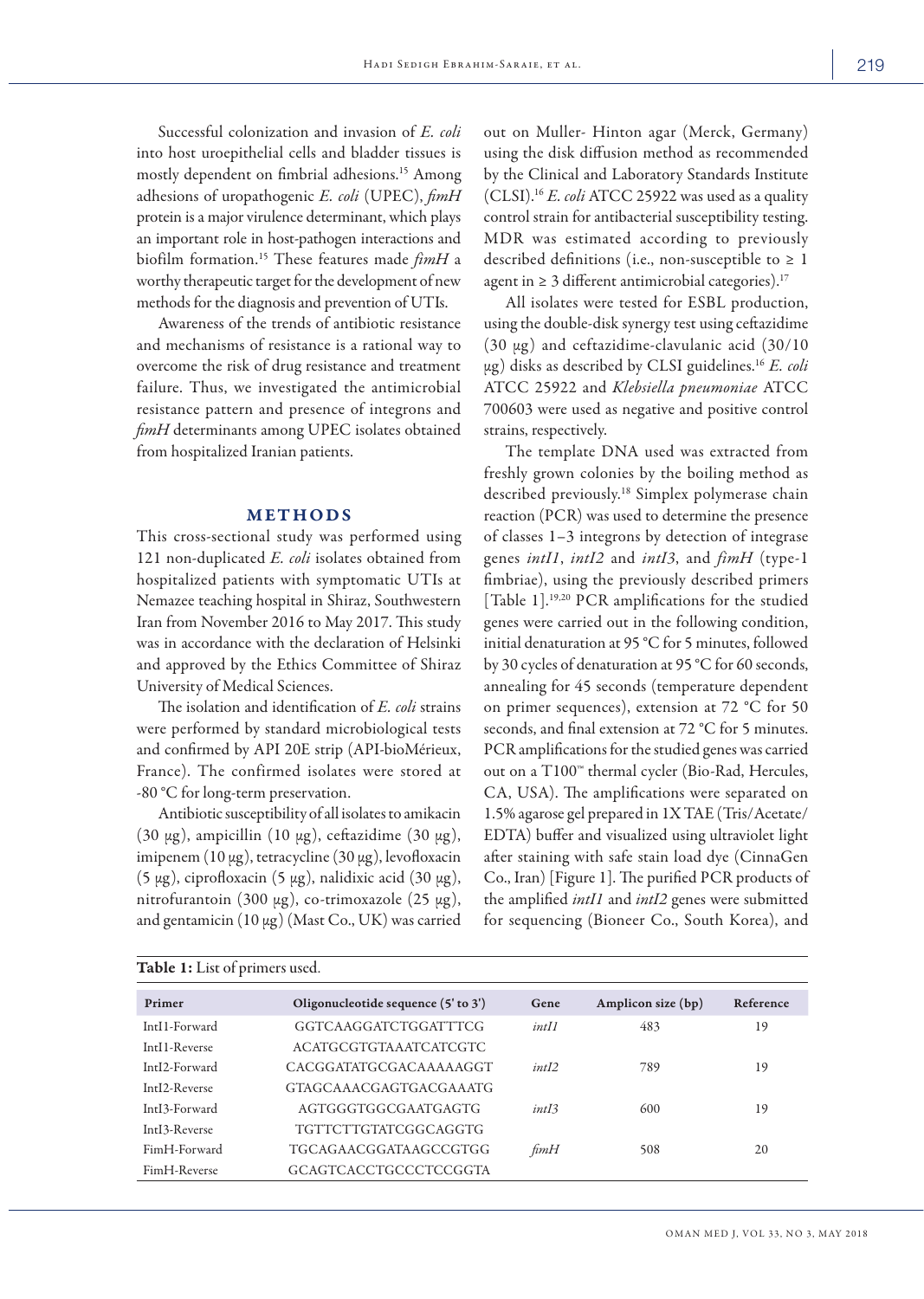

Figure 1: Agarose gel electrophoresis of polymerase chain reaction (PCR) products for (a) *fimH* gene, (b)*intI1*gene, and (c)*intI2* gene. Lane M: 100bp DNA size marker, column C-: negative control, C+: positive control, S: results of clinical samples.

the sequences were compared using online BLAST software. For *fimH* gene, *E. coli* ATCC 25922 was used as a positive control strain.

The analysis was performed using SPSS Statistics (IBM Corp. Released 2012. IBM SPSS Statistics for Windows, Version 21.0. Armonk, NY: IBM Corp). The results are presented as descriptive statistics in terms of relative frequency. Values are expressed as the percentages of the group (categorical variables). Chi-square or Fisher's exact tests were used to determine the significance of the differences. A difference was considered statistically significant if the *p*-value was < 0.050.

#### RESULTS

Of 121 *E. coli* isolates included in our study, 74 (61.2%) and 47 (38.8%) isolates were obtained from females and males patients, respectively. The median age of the patients was  $52.1 \pm 27.8$  years, ranging from 1 month to 100 years old. The most frequent source

of bacterial isolation was from intensive care units (59.5%) followed by internal wards (16.5%), neonatal intensive care units (14.9%), surgery wards (6.6%), and the transplantation ward (2.5%).

Imipenem (77.7%) and nitrofurantoin (76.9%) were the most effective *in vitro* antibiotics for *E. coli* isolates. Ampicillin (9.1%) and nalidixic acid (19.0%) showed the lowest level of susceptibility. The full results of antibiotic susceptibility pattern for UPEC isolates are shown in Table 2.

The rate of ESBL-producing isolates was 42.1% (51/121). There was a significant association between production of ESBLs and higher antibiotic resistance in the tested isolates [Table 2]. The most effective antibiotic against ESBL-producing isolates was nitrofurantoin followed by amikacin and imipenem. In total, 98.0% of the ESBL-producing isolates and 87.1% of non-ESBL-producing isolates were MDR  $(p = 0.040)$ .

Seventy-two (59.5%) isolates were positive for *int1* gene and harboring class 1 integron; nine

| <b>Class</b>        | Antibiotics    |             | Total<br>$n = 121$ | Non-ESBL-producing<br>$n = 70$ |      | ESBL-producing<br>$n = 51$ |      | $p$ -value  |
|---------------------|----------------|-------------|--------------------|--------------------------------|------|----------------------------|------|-------------|
|                     |                | $\mathbf n$ | %                  | $\mathbf n$                    | $\%$ | $\mathbf n$                | $\%$ |             |
| Penicillins         | Ampicillin     | 11          | 9.1                | 11                             | 15.7 | $\Omega$                   | 0.0  | ${}< 0.001$ |
| Cephalosporins      | Ceftazidime    | 40          | 33.1               | 39                             | 55.7 | 1                          | 2.0  | ${}< 0.001$ |
| Tetracyclines       | Tetracycline   | 39          | 32.2               | 28                             | 40.0 | 11                         | 21.6 | 0.032       |
| Quinolones          | Nalidixic acid | 23          | 19.0               | 17                             | 24.3 | 6                          | 11.8 | 0.083       |
|                     | Ciprofloxacin  | 50          | 41.3               | 37                             | 52.9 | 13                         | 25.5 | 0.003       |
|                     | Levofloxacin   | 60          | 49.6               | 43                             | 61.4 | 17                         | 33.3 | 0.002       |
| <b>Sulfonamides</b> | Co-trimoxazole | 30          | 24.8               | 20                             | 28.6 | 10                         | 19.6 | 0.260       |
| Aminoglycosides     | Gentamicin     | 78          | 64.5               | 53                             | 75.7 | 25                         | 49.0 | 0.002       |
|                     | Amikacin       | 86          | 71.1               | 51                             | 72.9 | 35                         | 68.6 | 0.610       |
| Nitrofurans         | Nitrofurantoin | 93          | 76.9               | 56                             | 80.0 | 37                         | 72.5 | 0.340       |
| Carbapenem          | Imipenem       | 94          | 77.7               | 62                             | 88.6 | 32                         | 62.7 | 0.001       |

Table 2: The results of antibiotic susceptibility pattern of *Escherichia coli* isolates.

*ESBL: extended-spectrum beta-lactamase.*

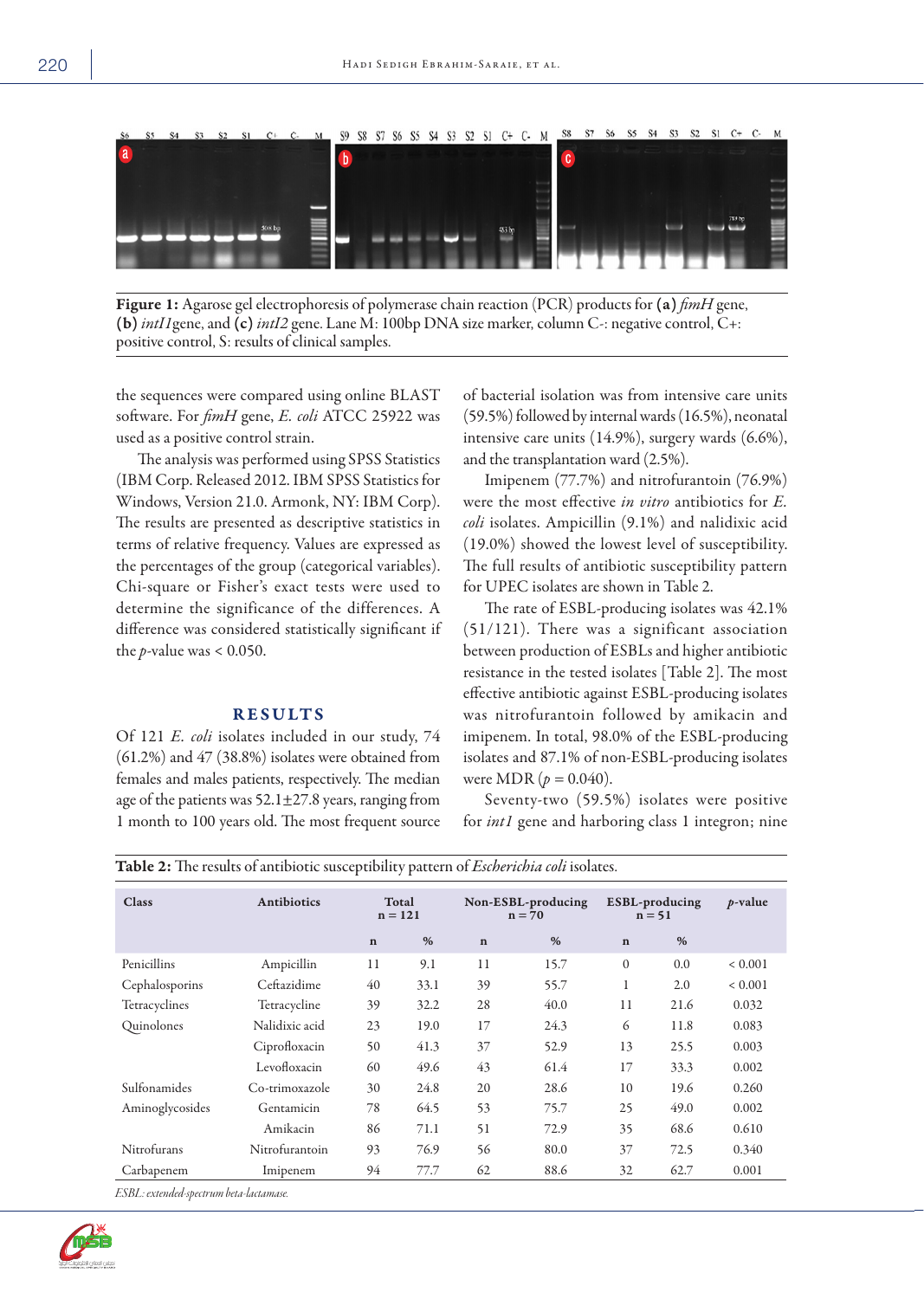| <b>Class</b>    | <b>Antibiotics</b> | Integron 1 negative<br>$n = 49$ |      | Integron 1 positive<br>$n = 72$ |      | $p$ -value |
|-----------------|--------------------|---------------------------------|------|---------------------------------|------|------------|
|                 |                    | $\mathbf n$                     | %    | $\mathbf n$                     | %    |            |
| Penicillins     | Ampicillin         | $\overline{4}$                  | 8.2  | 7                               | 9.7  | 0.770      |
| Cephalosporins  | Ceftazidime        | 15                              | 30.6 | 25                              | 34.7 | 0.640      |
| Tetracyclines   | Tetracycline       | 19                              | 38.8 | 20                              | 27.8 | 0.200      |
| Quinolones      | Nalidixic acid     | 11                              | 22.4 | 12                              | 16.7 | 0.430      |
|                 | Ciprofloxacin      | 21                              | 42.9 | 29                              | 40.3 | 0.780      |
|                 | Levofloxacin       | 27                              | 55.1 | 33                              | 45.8 | 0.320      |
| Sulfonamides    | Co-trimoxazole     | 17                              | 34.7 | 13                              | 18.1 | 0.037      |
| Aminoglycosides | Gentamicin         | 32                              | 63.5 | 46                              | 63.9 | 0.870      |
|                 | Amikacin           | 33                              | 67.3 | 53                              | 73.6 | 0.460      |
| Nitrofurans     | Nitrofurantoin     | 42                              | 85.7 | 51                              | 70.8 | 0.057      |
| Carbapenem      | Imipenem           | 37                              | 75.5 | 57                              | 79.2 | 0.630      |

Table 3: Antibiotic susceptibility pattern of the studied *Escherichia coli* isolates according to integron class 1 positivity.

(7.4%) isolates were positive for *intI2* genes and harboring class 2 integron, and seven (5.8%) isolates contained both genes. Class 3 integron was not detected in any of the isolates by the absence of *intI3* gene. Integron class 1 was significantly associated with lower susceptibility to sulfonamides  $(p < 0.050)$  [Table 3]. Moreover, there was no significant association between ESBLs production and integron 1 or 2 positivity. The incidence of integron class 1 and 2 among MDR isolates was 95.8% and 100%, respectively. These rates in non-MDR isolates were 85.7% for class 1 integron and 91.1% for class 2 integron ( $p > 0.050$ ). Type 1 fimbrial adhesin by detection of *fimH* gene was positive in 98.3% of UPEC isolates.

## DISCUSSION

Nosocomial infections caused by drug-resistant *E. coli* spread rapidly in the world and can be associated with higher rates of morbidity and mortality in vulnerable populations, such as neonates, pregnant women, or immunocompromised patients.<sup>21</sup> To reduce the risk of complications associated with hospital-acquired UPEC infections and overcome the dissemination of drug-resistant strains, we strongly recommend periodic surveillance to identify the ESBL-producing strains to optimize available infection control policies.<sup>22</sup>

We report the antibiotic resistance and prevalence of ESBL-producing UPEC isolates in Southwestern Iran. The prevalence of ESBL-producing UPEC isolates was 42.1%, which in spite of the great discrepancy is consistent with the median values (24% to 72.9%) reported in previous studies from Iran.23–30 The differences globally in the prevalence of ESBL-producing UPEC isolates can be due to differences in geographical regions, infection control policies, the origin of infection, and sample size.

ESBLs are plasmid-mediated β-lactamases that are capable of hydrolyzing β-lactams, except for carbapenems and cephamycins.<sup>11,31</sup> In this regard, the majority of our ESBL-producing isolates were resistant to penicillins and cephalosporins. Moreover, in accordance with previous reports,<sup>23,24,31,32</sup> our ESBL-producing isolates showed significantly higher resistance rates to most of the tested agents. Similar to our findings, several authors have introduced carbapenem, amikacin, and nitrofurantoin as a treatment option for UTIs caused by ESBLproducing *E. coli* strains.<sup>29,32,33</sup>

Class 1 and 2 integron-integrase genes were found in 59.5% and 7.4% of isolates, respectively. Numerous studies reported the prevalence of integrons among clinical isolates of *E. coli* from Iran and other parts of the world. Generally, those studies reported a higher incidence of class 1 integron $34-37$ ; however, there were some variations according to geographical distribution and source of infections. One report from Yasuj, southwest of Iran showed class 1 and 2 integrons in 52%, and 2.5% of UPEC isolates, respectively.<sup>34</sup> In the northern part of the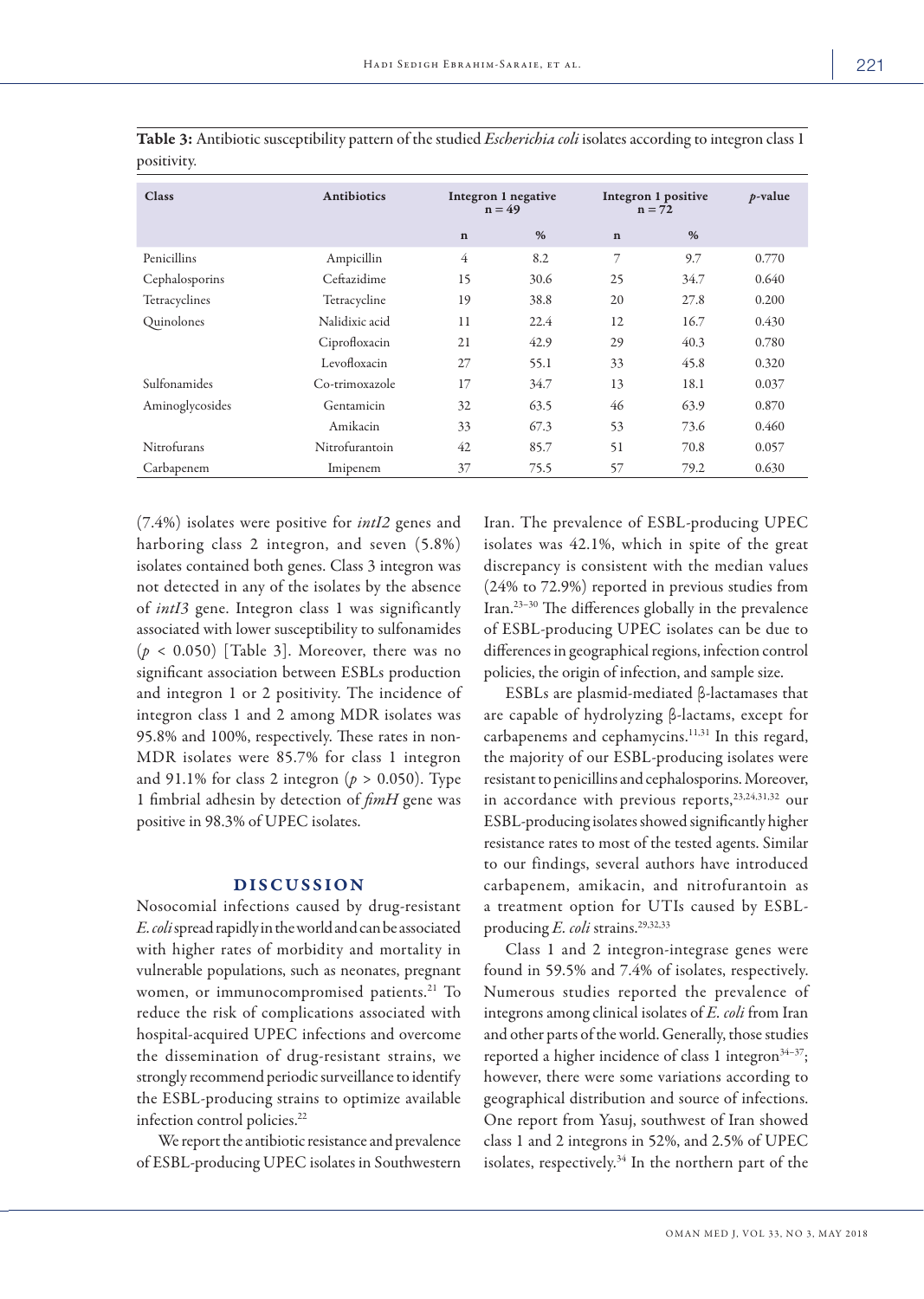country, only 22% of UPEC isolates contained the class 1 integron gene.<sup>38</sup> In Northwest Iran, the prevalence of class 1 and 2 integrons was 22.05% and 5.08% of MDR UPEC strains, respectively.<sup>39</sup> The highest rate of integrons carrying UPEC isolates was reported from the west of Iran with 87% for class 1, and 7% for class 2.37 It seems that the occurrence of integrons in the community and hospitals can be different. Another study conducted in our region (Fars province) showed the prevalence of class 1 and 2 integrons in community-acquired UPEC isolates to be 6.25% and 10.41%, respectively.<sup>40</sup>

In our results, in agreement with previous studies, almost all of the UPEC isolates (98.3%) carried the *fimH* gene.<sup>41-44</sup> Our observations suggest the potential of type 1 fimbrial adhesin as promising candidates for the development of new therapeutic strategies to prevent complications related to UPEC colonization.45

# CONCLUSION

The remarkable rate of MDR and ESBL-producing UPEC isolates accompanied with the presence of integrons suggests the necessity of restricted infection control policies to prevent further dissemination of resistant strains. Several locally available antibiotics showed promising effects against our MDR isolates. Due to the continuous evolution of pathogens in hospital environments continuous updating of local data, such as this study, provide experimental evidence to improve the outcome of nosocomial infections.

#### *Disclosure*

The authors declared no conflicts of interest. This study was supported by Student Research Committee, Shiraz University of Medical Sciences, grant No. 95-11558.

#### *Acknowledgements*

We thank all personnel at Microbiology laboratory for their technical assistance. The authors wish to thank Dr. Nasrin Shokrpour at the Research Consolation Center at Shiraz University of Medical Sciences for her invaluable assistance in editing this manuscript.

#### references

- 1. Flores-Mireles AL, Walker JN, Caparon M, Hultgren SJ. Urinary tract infections: epidemiology, mechanisms of infection and treatment options. Nat Rev Microbiol 2015 May;13(5):269-284.
- 2. Zorgani A, Almagatef A, Sufya N, Bashein A, Tubbal A. Detection of CTX-M-15 among uropathogenic Escherichia coli isolated from five major hospitals in Tripoli, Libya.

Oman Med J 2017 Jul;32(4):322-327.

- 3. Ronald A. The etiology of urinary tract infection: traditional and emerging pathogens. Dis Mon 2003 Feb;49(2):71-82.
- 4. Shaikh S, Fatima J, Shakil S, Rizvi SM, Kamal MA. Antibiotic resistance and extended spectrum betalactamases: Types, epidemiology and treatment. Saudi J Biol Sci 2015 Jan;22(1):90-101.
- 5. Hashemi SH, Hashemi N, Esna-Ashari F, Taher A, Dehghan A. Clinical features and antimicrobial resistance of bacterial agents of ventilator-associated tracheobronchitis in Hamedan, Iran. Oman Med J 2017 Sep;32(5):403-408.
- 6. Heidari H, Hasanpour S, Ebrahim-Saraie HS, Motamedifar M. High incidence of virulence factors among clinical enterococcus faecalis isolates in Southwestern Iran. Infect Chemother 2017 Mar;49(1):51-56.
- 7. Houri H, Kazemian H, Sedigh Ebrahim-Saraie H, Taji A, Tayebi Z, Heidari H. Linezolid activity against clinical Gram-positive cocci with advanced antimicrobial drug resistance in Iran. J Glob Antimicrob Resist 2017 Sep;10:200-203.
- Motamedifar M, Ebrahim-Saraie HS, Abadi AR, Moghadam MN. First outcome of MDR-TB among Co-Moghadam MN. First outcome of MDR-TB among Co- Infected HIV/TB patients from South-West Iran. Tuberc Respir Dis (Seoul) 2015 Jul;78(3):253-257.
- 9. Pourakbari B, Ferdosian F, Mahmoudi S, Teymuri M, Sabouni F, Heydari H, et al. Increase resistant rates and ESBL production between E. coli isolates causing urinary tract infection in young patients from Iran. Braz J Microbiol 2012 Apr;43(2):766-769.
- 10. Kazemian H, Heidari H, Ghanavati R, Mohebi R, Ghafourian S, Shavalipour A, et al. Characterization of antimicrobial resistance pattern and molecular analysis among extended spectrum β-lactamase-producing Escherichia coli. Pharm Sci 2016;22(4):279-284.
- 11. Drawz SM, Bonomo RA. Three decades of beta-lactamase inhibitors. Clin Microbiol Rev 2010 Jan;23(1):160-201.
- 12. Paterson DL, Bonomo RA. Extended-spectrum beta- lactamases: a clinical update. Clin Microbiol Rev 2005 Oct;18(4):657-686.
- 13. Domingues S, da Silva GJ, Nielsen KM. Integrons: Vehicles and pathways for horizontal dissemination in bacteria. Mob Genet Elements 2012 Sep;2(5):211-223.
- 14. Deng Y, Bao X, Ji L, Chen L, Liu J, Miao J, et al. Resistance integrons: class 1, 2 and 3 integrons. Ann Clin Microbiol Antimicrob 2015;14:45.
- 15. Mulvey MA. Adhesion and entry of uropathogenic Escherichia coli. Cell Microbiol 2002 May;4(5):257-271.
- 16. Wayne PA. Performance standards for antimicrobial Institute (CLSI) 2015;25<sup>th</sup> Informational Supplement. (M100-S25).
- 17. Magiorakos AP, Srinivasan A, Carey RB, Carmeli Y, Falagas resistant and pandrug-resistant bacteria: an international expert proposal for interim standard definitions for acquired resistance. Clin Microbiol Infect 2012 Mar;18(3):268-281.
- 18. Heidari H, Emaneini M, Dabiri H, Jabalameli F. Virulence factors, antimicrobial resistance pattern and molecular analysis of Enterococcal strains isolated from burn patients. Microb Pathog 2016 Jan;90:93-97.
- 19. Machado E, Cantón R, Baquero F, Galán JC, Rollán A, Peixe L, et al. Integron content of extended-spectrum-beta- lactamase-producing Escherichia coli strains over 12 years in a single hospital in Madrid, Spain. Antimicrob Agents Chemother 2005 May;49(5):1823-1829.
- 20. Chapman TA, Wu XY, Barchia I, Bettelheim KA, Driesen S, Trott D, et al. Comparison of virulence gene profiles of Escherichia coli strains isolated from healthy and diarrheic swine. Appl Environ Microbiol 2006 Jul;72(7):4782-4795.
- 21. Friedman ND, Temkin E, Carmeli Y. The negative impact of antibiotic resistance. Clin Microbiol Infect 2016 May;22(5):416-422.